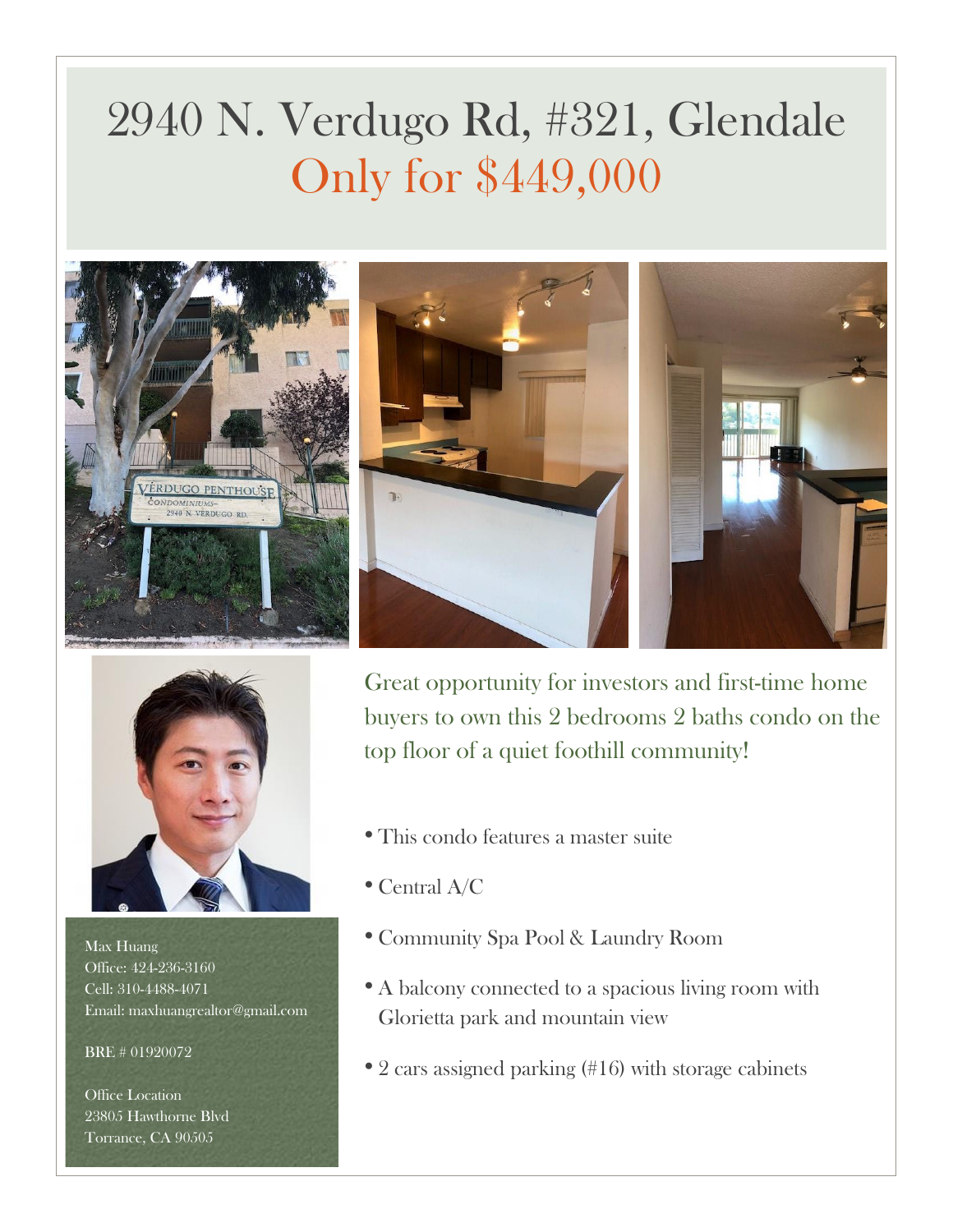

Max Huang Office: 424-236-3160 Cell: 310-4488-4071 Email: maxhuangrealtor@gmail.com

BRE # 01920072

Office Location 23805 Hawthorne Blvd Torrance, CA 90505



The seller had upgraded the kitchen, double pane windows, and the floor, it's move in ready! The community's swimming pool and jacuzzi are around 30 seconds by walk. Less than 3 miles to the Crescenta Valley High School. No elevator in this community and there are two laundry rooms; one is located at the ground floor near mail box area, and another one is nearby, just taking stairs up. This well maintained property being sold "As Is."